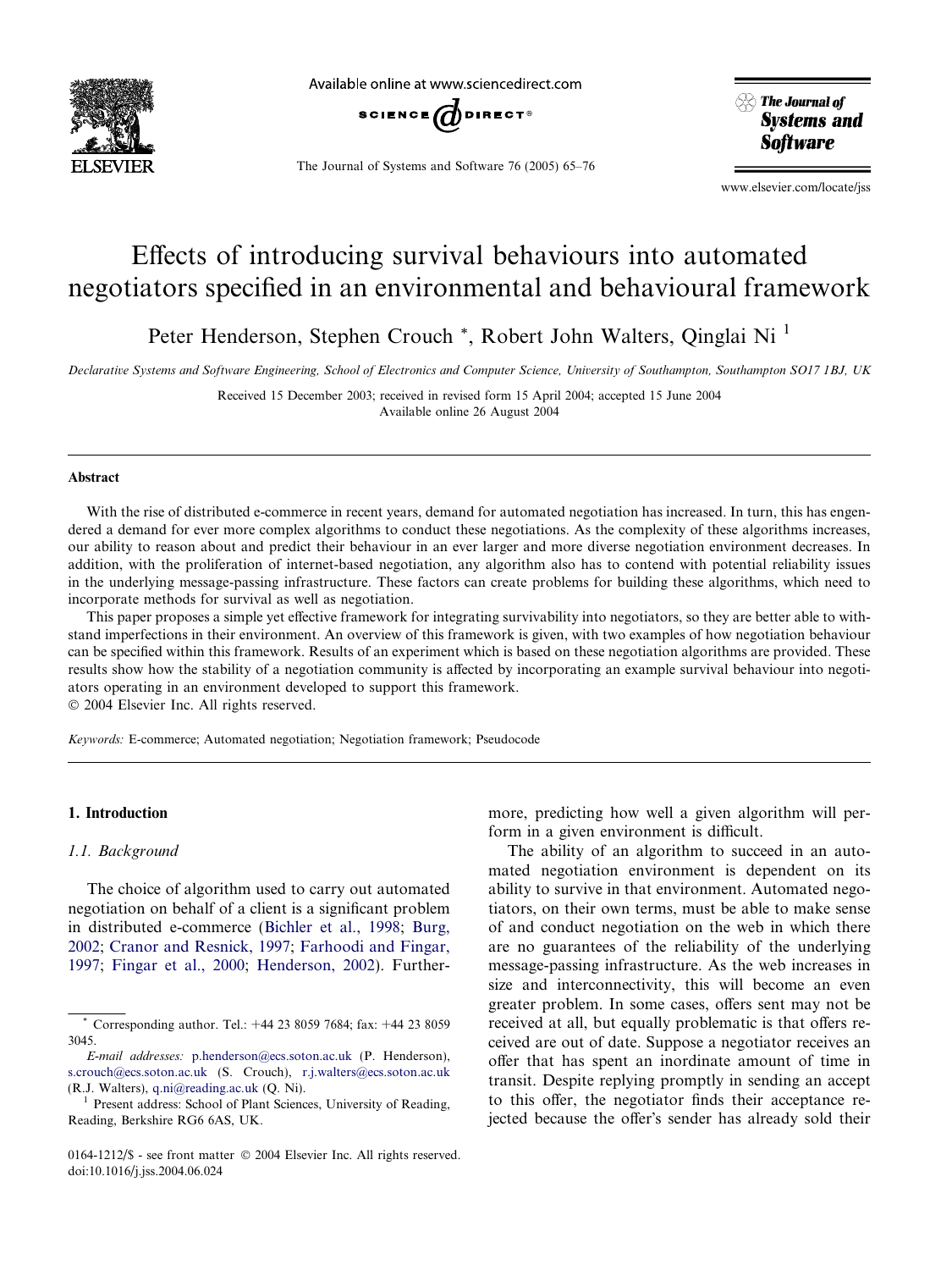last stock to someone else. Agreement is not reached because of inconsistent views of negotiation, caused by inconsistent information. The ability to tolerate this information inconsistency, and being able to minimise its negative effects by taking corrective or compensating action, may reward the negotiator with greater success.

To compound these issues, a negotiator cannot be certain whether their experience of such problems with another negotiator is because of natural occurrence, or faulty or even malicious behaviour. It is also possible that the two negotiators are simply unable to reach agreement because they exhibit mutually incompatible negotiation strategies. To succeed, automated negotiators must be able to survive and progress despite such eventualities, without knowing the intent of other negotiators.

It is not uncommon for communities of automated negotiators to establish stable norms of behaviour. Over time, despite negotiators' different behavioural characteristics, initially erratic patterns of negotiation can eventually settle into predictable patterns of apparent co-operation ([Fogel, 2000](#page-11-0); [Young, 1998](#page-11-0)). However, making successful predictions about how and in what form such stability will emerge can prove difficult ([Axelrod, 1984, 1997\)](#page-11-0). Even more difficult are attempts to predict how the community will react when potentially disruptive elements are introduced into the environment.

## 1.2. Previous work

Previously we have examined architectures for e-commerce systems [\(Henderson, 1998, 2002](#page-11-0); [Henderson and](#page-11-0) [Walters, 2001\)](#page-11-0), to investigate how federations of applications co-operate. We have also investigated the use of a fixed-length tournament-based approach to judge the fitness of negotiation algorithms against each other ([Henderson et al., 2003](#page-11-0)). Certain patterns of negotiation were observed during the tournament between various algorithms, where certain pairs of algorithms did consistently better with each other than others. Examining their negotiation traces, we observed that stability would often emerge in their negotiations; their behaviour following a predictable path until negotiation was positively or negatively concluded. However, due to the nature of the experiment, negotiation between two participants did not affect other participants during a simulation. This meant that we were unable to investigate how stability would emerge at a communal level. Essentially, the environment was incapable of answering some interesting questions. Given a community of algorithms, would stability emerge? If so, in what form? Then, if a stability were to emerge in a community of negotiators, how would this stability be affected if we: introduce or extract an algorithm mid-experiment? Introduce an unreliable environment? Adapt algorithms to cope with this environment?

In this paper, we attempt to explore, and to some extent answer, the above questions. We extend the fixedlength tournament approach to encompass the concept of a continuously operational environment where negotiators may join and leave this community at any time. In our implementation of such an environment we are able to develop new algorithms using the framework described in this paper, then introduce, observe and evaluate them as they participate in negotiations with others. We are also able to introduce uncertainty into the message-passing infrastructure, and observe how this affects the participants. Of particular interest is how these changes affect the stability of negotiation communities.

## 2. Reactive and proactive negotiation

In essence, the negotiation process consists of a number of offers being exchanged between two participants until agreement is reached. This process consists of the following steps: wait until an offer is received, evaluate the new offer, then either reply with a counter-offer (going back to the first step), or send an acceptance or quit negotiations.

Notwithstanding the initial offer from either of the participants, this process is a reactive cycle. This process is depicted in Fig. 1. The dashed box at the top represents an initial action conducted by only one of the participants. This is the only proactive task in the process.

It is natural to assume that the structure of algorithms should follow this same rigid process. This idea is also easily extended to allow multiple negotiations with multiple participants.

In practice, adopting a purely reactive approach to the negotiation process is simply not sufficient. Developing negotiators in such a way does provide clarity of process, and simplicity of implementation. However, the success of the negotiator becomes ultimately dependent on the success of the negotiation process, which is itself dependent on the reliability of the operating environment. Notwithstanding 'bad' behaviour exhibited by negotiators, when this environment becomes unstable, the negotiation process is liable to collapse.



Fig. 1. Reactive negotiation process.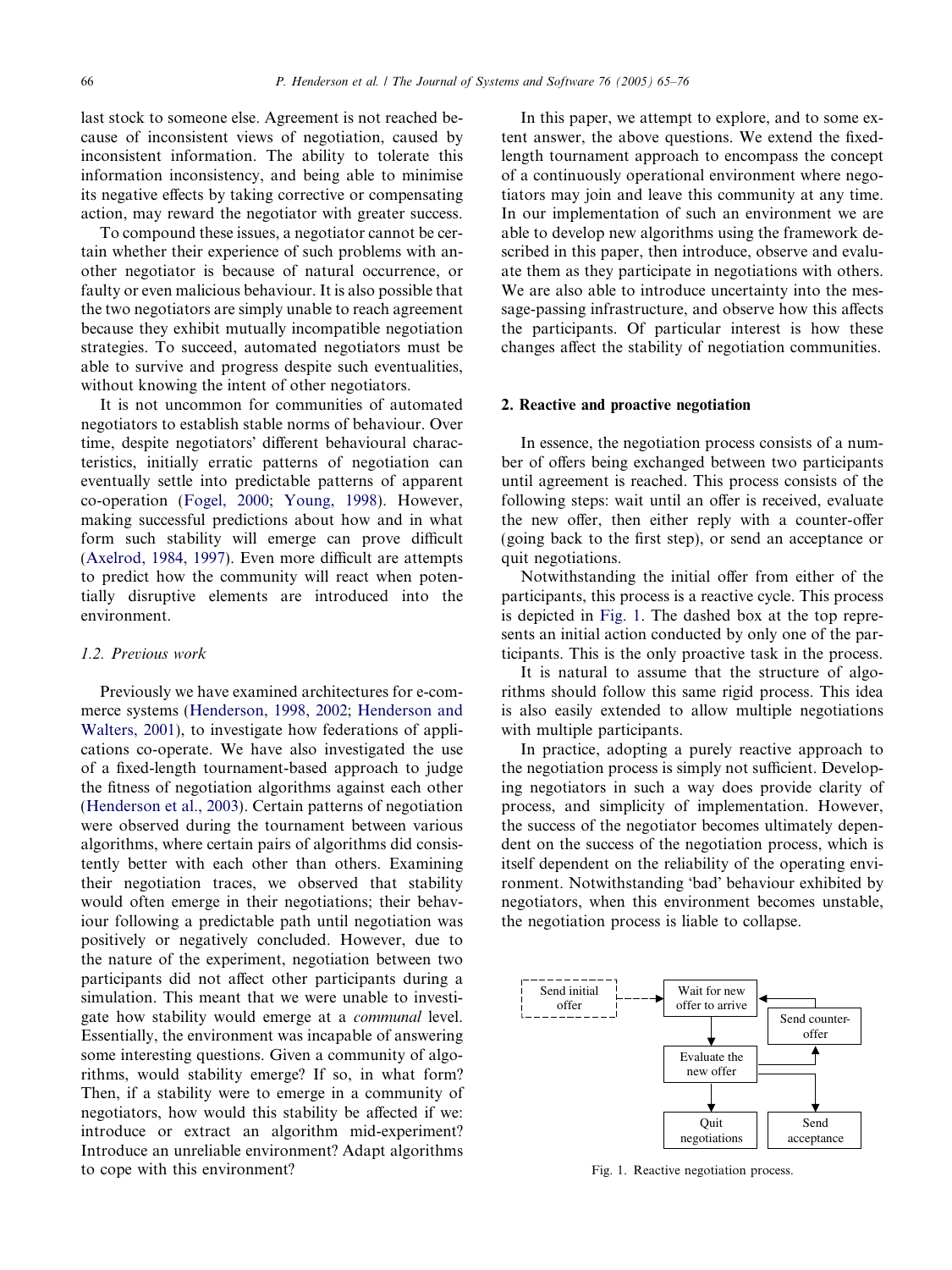What is required is a more abstract, proactive approach to conducting negotiation ([Murugesan, 2000\)](#page-11-0). An approach that allows negotiators to reason about their circumstances at a higher level than the negotiation process alone, and adopt a more proactive view. Such a proactive approach should view negotiation as a fully manageable process: a means to achieve its objectives. In this way, a negotiator accepts more responsibility for its survival and success, and reduces dependence on a potentially imperfect operating environment. Ideally, we would like the clarity offered by a reactive approach, coupled with the managerial power offered by the proactive approach.

In the context of this paper, we define success as a measurement of how well a negotiator performs, and we define survival as a measurement of whether a negotiator is able to progress in its environment. As will be observed later, recognising this separation of task success and environmental survival can enable more robust negotiators to be built.

#### 3. The simulator

#### 3.1. The car hire scenario

The scenario adopted for the negotiation simulation was car hire. If we consider a single participant in this environment, their objective is to secure a set number of 'hires' per day with respect to a given set of car specifications. For Buyers, we use a 'hire' unit to represent the number of cars they are in possession of for a given day. For Sellers, this unit represents the number of cars that are hired out for a given day.

The participant has their own set of example deals they would ideally like to achieve. Each entry in this set consists of two attribute name and value pairs for the following attributes:

- Days the length of time we wish to hire the car.
- Price the price we would like to pay.

A set of examples consists of a number of these pairings, each representing an acceptable outcome of negotiation. In practice, an instance of a Buyer participant within this framework uses their examples as deal targets for acquiring a number of hire cars, whilst an instance of a Seller participant views their examples as deal targets for hiring out available stock. Since negotiation is based on two attributes, negotiators are potentially able to compromise and thus avoid a myopic focus on ''best price'' [\(Youll, 2001\)](#page-11-0). A more realistic model of car hire would incorporate more attributes, (e.g. car size, car features, etc.), introducing more opportunities for compromise, however the main objective of the experimentation is to observe overall communal behaviours, and so we have kept the model simple.

Specifying negotiation criteria as examples provides an abstract yet flexible method of stating a negotiator's desires, although the potential exists for ambiguity between these example criteria. There is not always a clear correlation between these examples, and the process of interpreting these examples in the context of the negotiation process is a task for the negotiator ([Sesseler, 2001\)](#page-11-0).

Consider the example set in Table 1. If we assume they are a set of Buyer examples, we can easily determine that they would be willing to pay 250 for 9 days of car hire, but also would pay significantly less on a cost per day basis for 6 days. In reality, such a discrepancy is often reasonable. It may be that the creator of this example set unavoidably requires a car for 9 days, so therefore ideally wants 9 days of car hire. If this were unavailable, the Buyer would be willing to accept 6 days of hire, but for a lot less per day to compensate for the extra effort of having to acquire 3 days of car hire after 6 days. If the Buyer receives an offer close to one of these examples, they would be inclined to accept it. If they have to make a counter-offer, the method they use takes into account their examples and offers received. If, for example, a Buyer negotiator who requires 2 cars per day (its quota) were able to reach agreement for this quantity with a Seller for 9 days at 250, as in the set of examples, they would not need to negotiate again for another 9 days. If they only succeeded in obtaining 1 car for the same deal, they would need to attempt to find another deal somewhere else for the remaining car. The possibility exists that they will only be able to achieve their hires per day objective in part, or perhaps not at all.

#### 3.2. The negotiation environment

An environment was developed which enables automated Buyers and Sellers to participate in the described scenario. This environment is similar in concept to a market run over an indefinite number of days; where Buyers and Sellers enter and leave at will on a daily basis. There are no restrictions on how many days they are able to participate, or how and with whom they conduct negotiations, although Buyers only negotiate with Sellers, and vice versa. Since there is no fixed duration to the simulation, negotiators cannot take advantage of other negotiators by exploiting the length of the simulation [\(Binmore and Vulkan, 1999](#page-11-0)).

Table 1

| A typical example set |       |
|-----------------------|-------|
| Days                  | Price |
|                       | 250   |
|                       | 100   |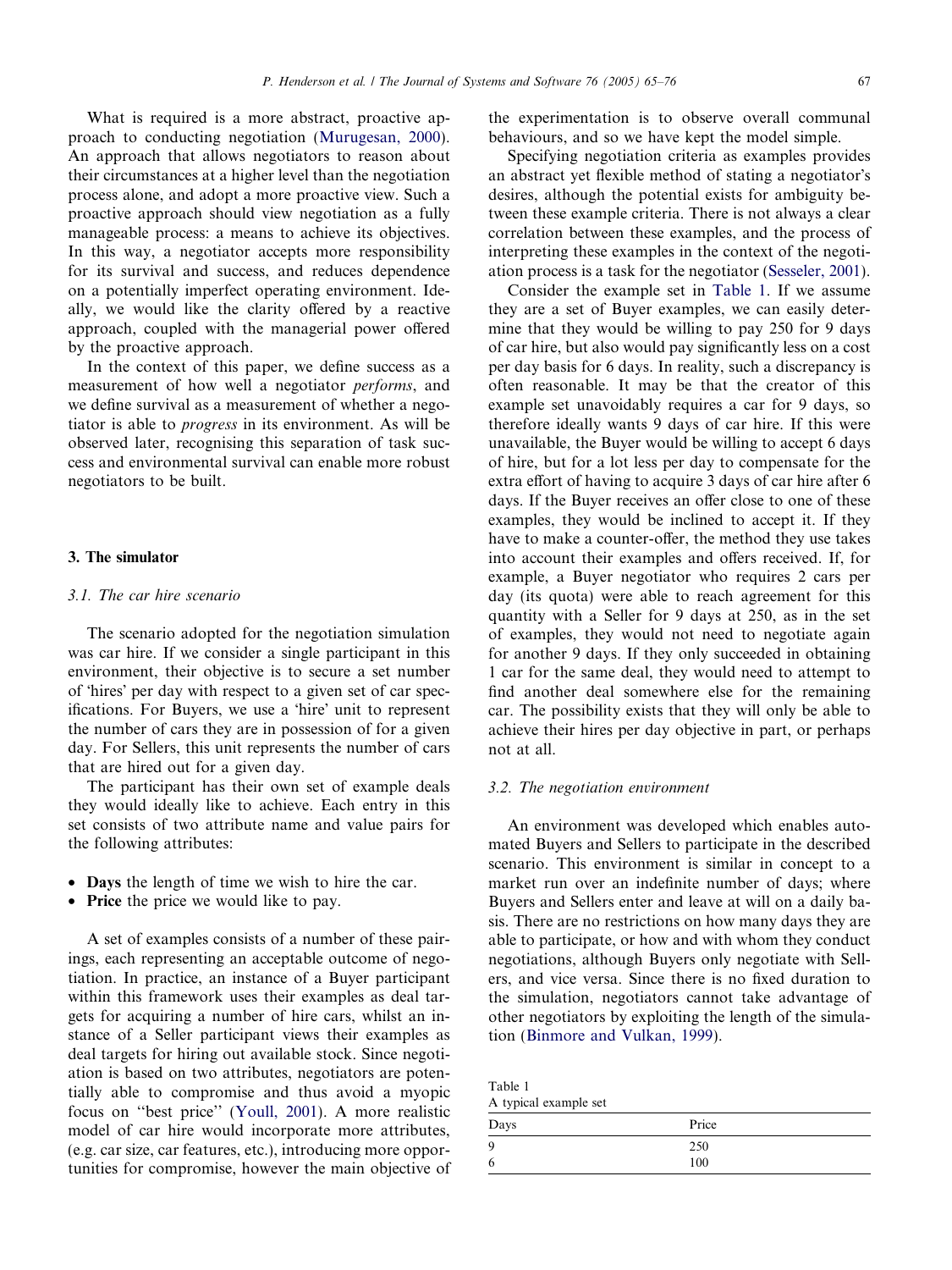Participants are able to negotiate with anyone at any time. Their algorithm determines the manner in which they conduct negotiations with others to achieve their objectives. This allows us to construct and observe behaviour-rich simulations.

The environment consists of two components:

- Supervisor initiates, maintains and controls the environment, including the negotiators. Also maintains measures of negotiator performance.
- Negotiator given a set of negotiation parameters (including a set of examples and a target for the number of cars to possess/hire out each day), and is responsible for conducting negotiation.

To initiate a new environment, the Supervisor is launched, which then enables negotiators to be configured and instantiated, so they may participate in the simulation. Performance is measured by two factors: average hires per day, and average money spent/accrued per day. Each average calculation is based over the over last 6 days. This effectively gives us a running indicator of success (money per day) and survival (hires per day) as the simulation progresses. In short, if a negotiator is managing a high number of hires per day, it is surviving. If it manages a high amount of money for a seller–– or a low amount for a buyer––per day, it is succeeding. Success and survivability are not only dependent on the reliability of communications, but on the structure of the community itself. If there is a shortage of car hire for sale, Buyers will do badly. If there is a shortage of demand, Sellers will do badly. In addition, in most cases the further apart the Buyer and Seller example sets are, the lower the likelihood of many deals being reached.

Fig. 2 details the operation and message flow within the negotiation environment.

A message (e.g. offer) sent from one negotiator to another is stored in the receiving negotiators first-in-firstout 'message inbox', and it is each negotiator's responsibility to service their inbox and process its contents. Within this negotiation model, either negotiator (Buyer or Seller) may send an initial offer to the other. An arbitrary number of counter-offers are then subsequently made until one sends a request to accept their partner's last sent offer *(accept)*. With each message type, a quan-



Fig. 2. Operation and message flow within the negotiation environment.

tity is attached. For a Buyer, this represents the quantity of cars they want for that deal. For a Seller, this represents the quantity of cars they wish to hire out.

In such an asynchronous system, offers may become out of date; the negotiator may no longer be able to supply the quantity requested. Therefore, on receipt of an accept, an acknowledgement is required. This acknowledgement is either an *acceptAccept*, which is confirmation that the deal is accepted, or acceptReject, which is rejection. During this handshake, the quantity of resources stated in an *accept* are locked until either confirmation is received. This ensures that only one party accepts these resources. The handshake is also designed to protect against accept-ing an offer for a quantity greater than that which is in stock by the supplying party (Seller), or required by the requesting party (Buyer). Essentially, if either is true, the accept still goes ahead, but for a maximum quantity that satisfies both Buyer and Seller requirements. For example, if a Buyer requested 6 hires for a day but whose quota was 4, and the Seller was able to supply 4, the quantity would be 4. If the Seller could only manage 2, the quantity would be 2. If the Buyer's quota was 2, but requested 6, and the Seller could supply 4, the quantity would be 2, and so on and so forth. The reason for this relaxed attitude when dealing with offer quantities is explained in Section 4.3.

How the Supervisor and Negotiator fit into this framework is examined in more detail in the following section.

#### 4. Specification of the framework

Each specification follows an event-driven paradigm, described using an abstract pseudocode. The design of the pseudocode was important; it needed to be powerful and descriptive yet not too strict or laborious, and various languages with different descriptive styles and levels of abstraction were devised before one was selected. It is from the pseudocode specifications of each algorithm that implementations of each behaviour can be derived mechanistically and inserted into the simulator for experimentation. In the next three sections we will discuss the specification of each part of the above framework, and how they integrate together.

## 4.1. Supervisor

The Supervisor coordinates the environment according to the behaviour shown in [Fig. 3.](#page-4-0)

Here we can observe how the Supervisor manages the negotiators. Essentially, the simulation runs forever, and for each hour of each day, all the negotiators are requested to do a single 'chunk' of processing (*doProcess* $ing()$ ).  $dayStart()$  and  $dayEnd()$  are called on each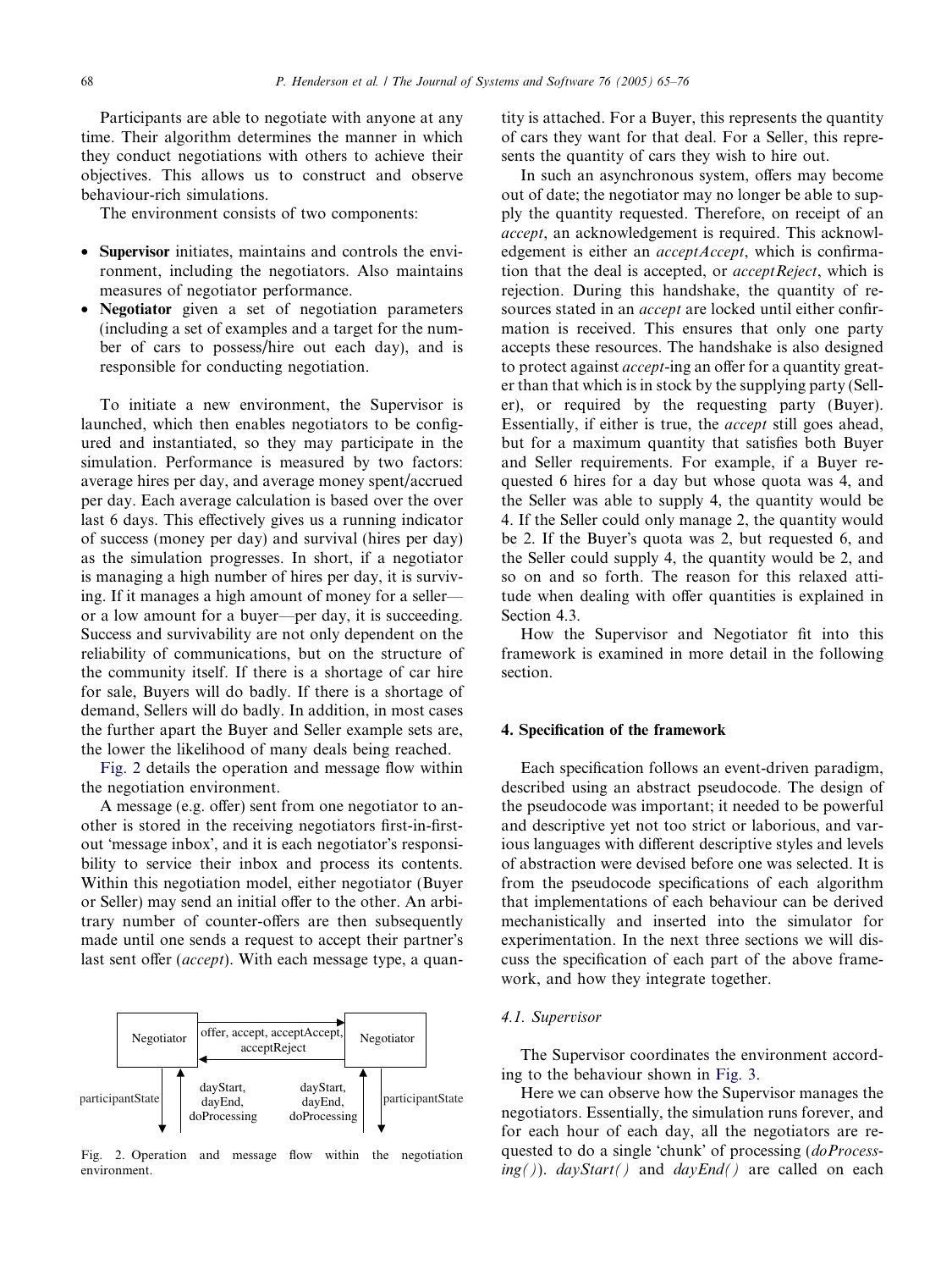```
on startSimulation { 
   do forever { 
      for each participant in Participants { 
         participant.dayStart() 
       } 
      for hours = 1 to 24 {
         randomize order of Participants 
         for each participant in Participants { 
            participant.doProcessing() 
         } 
       } 
       for each participant in Participants { 
         participant.dayEnd() 
} } }
```
Fig. 3. Specification of the Supervisor.

negotiator at the beginning and end of each day for performance measurement and maintenance purposes.

The *randomize order of Participants* statement introduces an element of fairness into the simulation. Without this statement, each participant in the list of Participants would always be called in the same order; the simulation would perhaps favour the first negotiator, since they have a greater chance of securing the first deal.

## 4.2. Negotiator

A negotiator developed in the framework requires two distinct areas of its behaviour to be specified: reactive and proactive. The reactive aspect of its behaviour handles the negotiation process. The proactive aspect of the negotiator's behaviour handles survival issues, assessing its situation and instigating corrective actions based on negative aspects of this assessment. Both these aspects are shown in Fig. 4. Algorithmic behaviour, covered in the next section, is inserted into this skeleton framework.

The conditionally proactive behaviour in *algorithm*-Process() is specified as rules, in the form of condition  $\rightarrow$  action pairs. As will be demonstrated later with an example, we are able to specify survival behaviours within this function.

When the Supervisor invokes a negotiator's  $doPro$ cessing() instruction, the framework performs two actions transparent to the algorithm's creator:

- Reactive—Service message box new messages are read and the negotiator's appropriate *on receive* functions are invoked depending on the message type of each.
- Proactive—Invoke algorithm's proactive function (algorithmProcess) this allows the negotiator the opportunity to evaluate their situation, and possibly take proactive action.

```
on receive offer from participant { 
    // What to do when an offer is received 
} 
on receive accept from participant { 
   // Agree to an acceptance proposal? 
   // (i.e. the other participant wishes to 
   // accept your last offer) 
    // Returns either True or False 
} 
on receive acceptAccept from participant { 
    // What to do when an acceptance to a 
   // previously sent accept is received. Here, 
  // negotiation is positively concluded with 
   // 'participant'
```

```
}
```

```
on receive acceptReject from participant {
```
// What to do when a reject to a previously

```
 // sent accept is received. Here, negotiation
```
 // is negatively concluded with 'participant' }

on algorithmProcess {

```
 // proactive behaviour is specified here 
}
```
Fig. 4. Outline specification of reactive and proactive behaviour.

Thus, in this framework, there is a distinct separation between the reactive and proactive parts of the negotiation process. Suppose a negotiator initiates negotiation with another negotiator by sending them an initial offer. From this point, the negotiation process is dealt with by the reactive functions; multiple negotiations with multiple partners are handled automatically. However, the algorithm is still able to take proactive action if required, enabling the negotiator to monitor and manage these negotiation processes at a more abstract level.

Each negotiator is responsible for a number of negotiation processes; a maximum of one per partner at any given time. As a result, the possibility exists that negotiations with one party will be abandoned in favour of accepting another deal from another party. However, this does not prevent the original two negotiators from resuming negotiations (from where they were abandoned) at a later date, if both are prepared to do so. The algorithms present in this experiment do exhibit this forgiving behaviour, not forcing negotiations with the one who abandoned the negotiation to begin at the start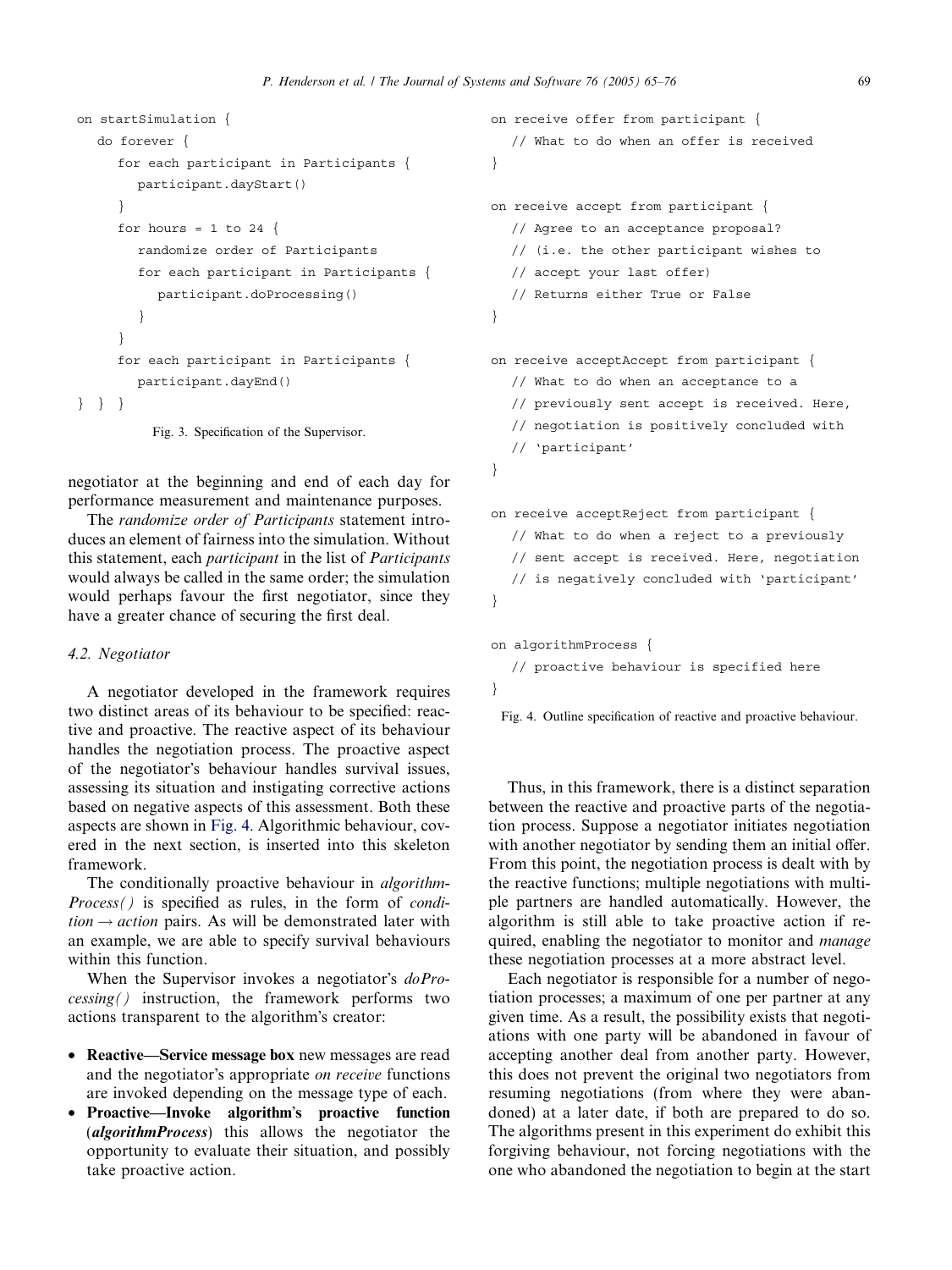of their behavioural process. As will be observed in the next section, this leads to some interesting behaviour.

#### 4.3. Algorithm

For this experiment, we initially wished to examine the behaviour of negotiation algorithms based on the reactive negotiation process given in Section 2. Therefore, the behavioural structure of the algorithms used in the experiment was based around the same core negotiation process specification. Before the core process is presented, we need to state a few points about the pseudocode:

- The pseudocode provides some basic means of determining various parameters and state for a negotiator. *Examples()* is an ordered list of  $(day, price)$  tuples of negotiator examples given to the negotiator upon creation. opponentList is a list of negotiators of the opposing type (Buyer or Seller instances). In addition, access to a history is provided which logs the history of actions in a set of negotiations with each participant. This essentially forms a negotiation -memory for the negotiator.
- Other than the negotiation histories, the pseudocode does not dictate how local state is to be stored or retrieved. Negotiators may wish to store and retrieve certain data as negotiations progress, to aid later in decisions in the negotiation process. However, providing a strict means of specifying this tended to distract the reader from clearly understanding the core behaviour of the negotiator, which the pseudocode is primarily designed to convey.
- Negotiators may send offers to their own message boxes. This enables negotiators to postpone dealing with an offer they are not interested in at the time of first reading until the next round. This allows negotiators to resume negotiations at a later date, essentially 'pausing' negotiation with the other party.

The core negotiation process is specified in Fig. 5.

This constitutes the common negotiation process of each of the two algorithms. Appended to this are the functions  $makeInitialOffer()$  and  $makeOfferDecision(),$ which together form the different behaviour for each of the two algorithms and is defined separately. Within these functions, algorithms conditionally elect to send offers to participants using the send directive, which is an intrinsic part of the framework (see Section 5.2 for examples of how this is employed). The format for send is simple:

```
send \langle m \rangle to \langle r \rangle with quantity \langle q \rangle
```
Where  $m$  represents the type of message,  $r$  represents the unique identity of the intended recipient, and  $q$  the

```
on receive offer from participant { 
   if (haven't filled our quota for today) { 
      makeOfferDecision(offer, participant) 
  } else { 
      put offer back in MessageBox for next round 
} } 
on receive accept from participant { 
  clear sent offer history with participant 
  return True 
} 
on receive acceptAccept from participant { 
  clear sent offer history with participant 
} 
on receive acceptReject from participant { 
  clear sent offer history with participant 
} 
on algorithmProcess { 
  if (we haven't filled our quota for today) { 
     for each participant in opponentList {
         if (offers made to participant == 0) 
            makeInitialOffer(participant) 
} } }
```
Fig. 5. Specification of the core negotiation process in abstract pseudocode.

quantity desired. If we wished to define/alter properties of a message, we can directly access  $m$ . For example, if we wished to send a reply to an *offer* we had received, which was based on that offer but with a 10% reduction on price, we could say:

```
on receive offer from somebody {
  offer.price = offer.price * 0.9
  send offer to somebody with quantity 1
}
```
It should be clear that the pseudocode is very loosely typed. However, although we are using offer to represent a type and an object, the intended behaviour should be obvious. It should be emphasised that this is not an implementation language, nor is it a formal specification language. Utilising a well-defined type system would add further complexity. It is the essence of behaviour we wish to convey, not implementation. With judicious use of appropriate programming constructs, and maintaining a consistent style, ambiguity is avoided.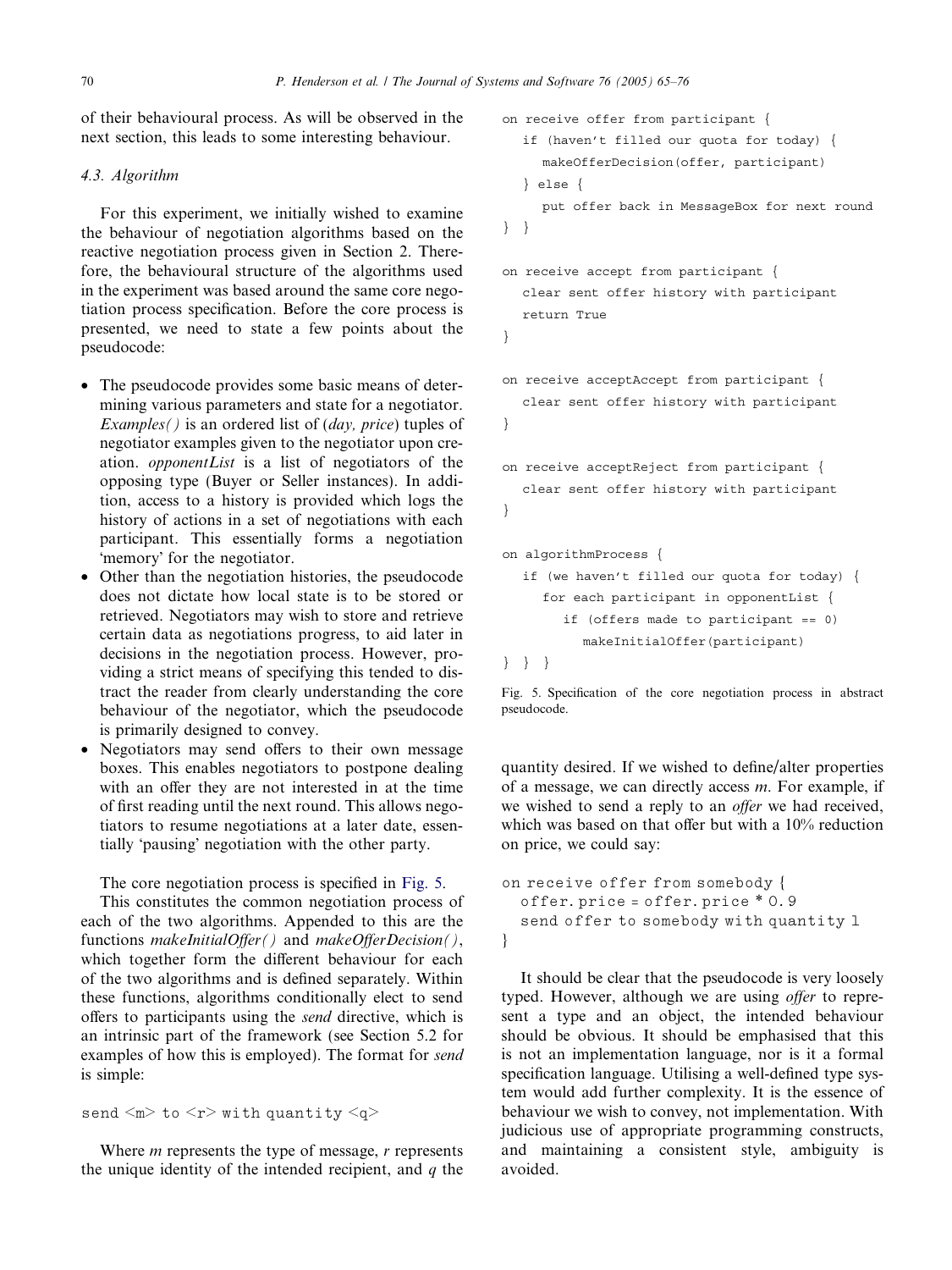To react to receiving message type  $m$ , an entry for the event is defined in the receiver thus:

```
on receive \leq m from \leq p { ... }
```
Of course, in this framework the negotiation message -policy is fixed to a set series of message types as depicted in Section 4.2, so effectively only the offer and accept types can be 'sent' from a negotiator. The handshake process (the sending of *acceptAccept* or *acceptRe*ject in response to *accept*) is handled by the framework, but the algorithm is free to respond to these events. In the case of the accept receive event, the algorithm can decide whether to accept an accept (see Section 4.2), although in this core negotiation process, assuming no rules are broken, accepts are accepted automatically.

Various safeguards were built into the framework to ensure that algorithms could not 'cheat' e.g. renege on deals, change offer details when accepting, etc. However, as discussed in Section 3.2, a relaxed attitude was employed when dealing with quantities. This is not necessarily unreasonable. For example, if a Buyer required 4 cars for one day, he may send many initial offers to many Sellers. If, however, following negotiations the Seller offering the best deal could only offer 3 cars, (perhaps a number of cars were hired out to others during the negotiation process), renegotiation on quantity would be required. As discussed, the framework deals with this discrepancy; the quantity agreed being the highest common denominator of supply/demand between the Seller and Buyer. This means specifications do not have to handle this detail which detracts from the clarity of the specified behaviour. If this were not the case, the framework and specifications would be far more complex.

Upon completion of negotiation with a participant, our specification of the core negotiation process clears the offer history with that participant. Therefore, the offer history is used as a means of holding state for current negotiations only. This reflects the simplistic nature of the reactive negotiation process we wish to model. Both algorithms defined within this framework work on a per-negotiation basis; they do not attempt to take into account previous dealings with a participant when negotiating. In addition, more complex means of dealing with and analysing histories is possible, but the algorithms defined in the next section were not designed to be realistic; rather, they were designed to be straightforward and simple so that we could readily reason about their behaviour in a complex interacting environment. Therefore, from the behavioural characteristics of autonomy, cooperation and learning [\(Murugesan, 2000\)](#page-11-0), the algorithms presented here possess autonomy and cooperation. They are able to operate independently from human intervention during negotiation, and are able

to cooperate with other negotiators to achieve their goals. However, they do not actively learn from negotiation to negotiation and subsequently adapt their strategy.

Notice that algorithmProcess() is used to perform the only proactive task in the specification: makeInitialOf $fer()$ , used to initiate negotiations with another. It is performed when a negotiator has not filled their quota for the day. For every participant with whom we are not negotiating, we send an initial offer to initiate negotiations with that party.

## 5. The experiment

#### 5.1. Overview

This paper will detail one experiment, which consists of four simulations. Other experiments were conducted which used different algorithms and different example sets. The results presented here are representative of these other experiments.

The first simulation establishes how a community of negotiators develops in a reliable message-passing environment. The negotiators are nave in that they adopt a purely reactive approach to negotiation, as discussed.

In the second simulation, it is established how the same community of negotiators develops with an element of uncertainty introduced into the message-passing environment. In this simulation, there is a 10% chance that a sent offer will not reach its destination. This random unreliability only has an effect at the message communication level. Connections between negotiators are unaffected.

For the third simulation, it will be shown how each algorithm can be adapted to incorporate an example proactive survival behaviour, and the simulation executed again with reliable communications. This provides us with an opportunity to observe how these adapted algorithms behave in a reliable environment.

The fourth simulation illustrates how these adapted algorithms behave in the unreliable communications environment.

After each day, the performance of each negotiator is evaluated, with respect to average hires per day and average money accrued (Seller) or spent (Buyer) per day. Thus, we have measures of survival and success respectively. This paper focuses on the results for average hires per day, since we wish to examine the survivability of the community. By examining how the number of hires per day for each participant changes over time, we are able to reason about the survivability of the negotiation processes conducted by the negotiators, and ultimately, the survivability of the negotiation community.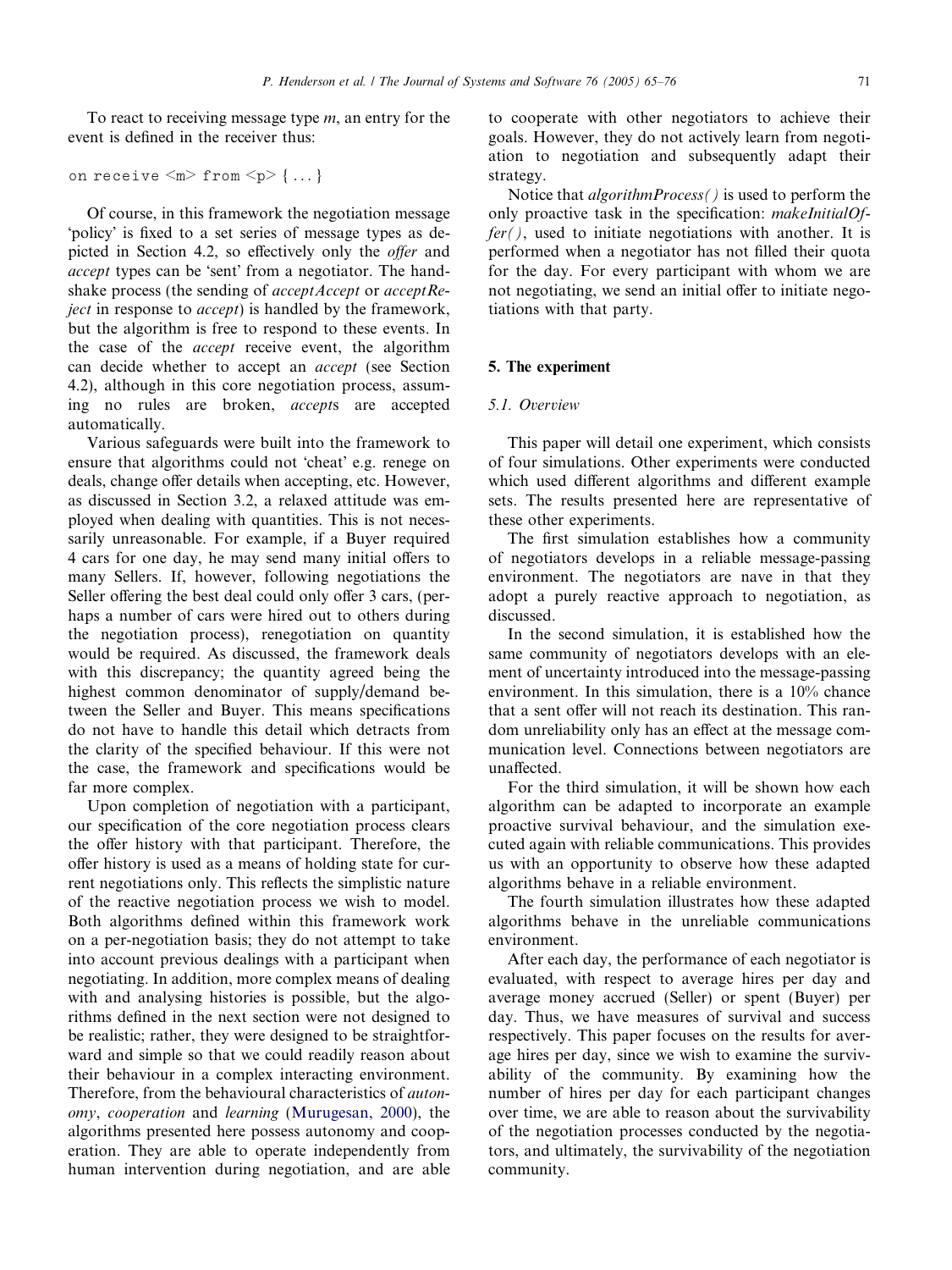## <span id="page-7-0"></span>5.2. The algorithms

In each simulation, instances of two algorithms form the negotiation community. These algorithms were not designed to be realistic negotiators. Rather, their strategies are designed to be sufficiently simple that we are able to reason about their behaviour in a complex, evolving community. Each of the specifications of the following algorithms integrates with the negotiation process specification given in Section 4.3.

#### 5.2.1. Stubborn

This algorithm exhibits 'stubborn', anti-concessionary behaviour by sending only its examples as offers to a negotiation partner. It does not attempt to reason about the offers received. Initially, it sends its first example, then its second, etc. When it has sent all its examples, it starts again. After 30 rounds of negotiation, it simply accepts the last received offer from its partner.

Fig. 6 shows the behaviour of this algorithm. Whilst the first two functions integrate with the negotiator framework, the third function provides an algorithmspecific means of evaluating an offer for acceptance.

From the specification above, the algorithm's simple behaviour is obvious. In the experiment, the Stubborn algorithms are only given a target of 1 hire per day, so for clarity the pseudocode above dictates this constant instead of determining it.

#### 5.2.2. Experimental

This is a far more reactive and concessionary algorithm than stubborn. Its first example forms its initial

```
function makeInitialOffer(participant) { 
   offer = first example 
   send offer to participant with quantity 1 
}
```

```
function makeOfferDecision(offer, participant) { 
   if (evaluateOffer(participant)) { 
      send accept to participant with quantity 1 
   } else { 
      num = offers made to participant + 1 
      if (num > #Examples()) then num = 1 
      offer = Examples(num) 
      send offer to participant with quantity 1 
} }
```

```
function evaluateOffer(participant) { 
   if (offers made to participant > 30) 
      return True else return False
```

```
}
```
Fig. 6. Specification of the Stubborn algorithm.

```
function makeInitialOffer(participant) {
  offer = first example
  r = daily quota requirement – hires made today
  send offer to participant with quantity r
}
function makeOfferDecision(offer, participant) {
  if (offers made to participant != 0) {
     lso = last sent offer to participant
     compareSet() = ( lso )concession = concession made in lso
     exNum = example we used as basis for lso
   } else {
     compareSet() = ( Examples() )
     concession = 0
     exNum = 1}
  if (evaluateOffer(offer, compareSet())) {
     r = daily quota requirement -
        hires made today
     send accept to participant with quantity r
   } else {
     concession = concession + 2
     if (concession > 20) {
        concession = 0
        exNum = exNum + 1if (exNum > #Examples()) exNum = 1
     } elseif (offer.days !=
        Examples(exNum).days) {
        concession = 0
        if (exists x where offer.days == 
          Examples(x).days)
          exNum = x else exNum = 1
     }
     offer = Examples(exNum)
     offer.price = concede concession
        on offer.price
     r = daily quota requirement – hires made 
        today
     send offer to participant with quantity r
} }
function evaluateOffer(offer, compareSet()) {
  for each cOffer in compareSet {
     if (cOffer.days = offer.days &&
        cOffer.price is close to offer.price) {
        return True
  } }
  // Otherwise…
  return False
}
```

```
Fig. 7. Specification of the Experimental algorithm.
```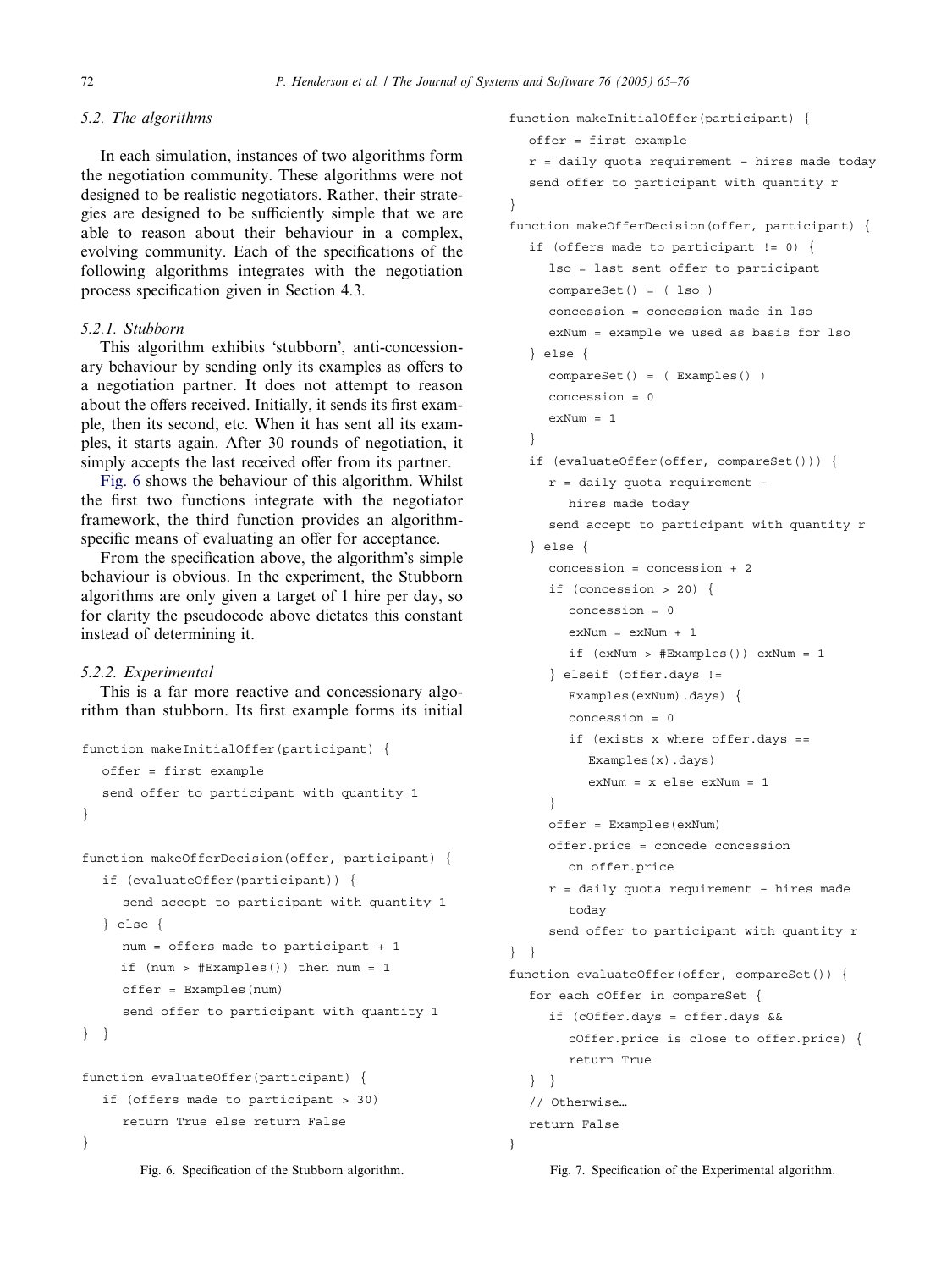$\overline{a}$  .

offer. When a new offer is received, it attempts to find an example that matches the number of days in the received offer. If found, it sends a sequence of offers for this example, each a little more concessionary on price. If not found, it states the first example. Concessions are made progressively only as long as negotiations continue on the same number of days. Otherwise, the concession process begins again. When it reaches a \$20 concession on price for the selected example, it attempts to move negotiation cyclically to its next example by specifying it as the next offer. The specification of this algorithm is given in [Fig. 7](#page-7-0).

This algorithm requires a more sophisticated offer evaluation function. It compares a received offer with either the last offer that was sent to the other participant, or the contents of the example set. Therefore, this function takes an offer and compares it against a set of offers. If the received offer is deemed close enough to any offer in the set, the function returns True, and the algorithm accepts the received offer.

## 5.3. The negotiation community

Initially, a simulation begins with 2 'Stubborn' buyers and 2 'Stubborn' sellers conducting negotiations. After 20 days of negotiation, an 'Experimental' buyer and 'Experimental' seller are introduced to observe how this affects the community.

## 5.4. Negotiator example sets and objectives

Each algorithm has different Buyer and Seller example sets. However, for each algorithm, every Buyer is given the same set of Buyer examples, and every Seller is given the same set of Seller examples. The Stubborn Buyer and Seller example sets are given in Tables 2 and 3 respectively.

The Buyer and Seller example sets for the Experimental algorithms are given in Tables 4 and 5.

The Stubborn and Experimental example sets are deliberately designed to be 'close' together, to encourage

| Table 2<br>Stubborn Buyer example set |       |  |
|---------------------------------------|-------|--|
| Days                                  | Price |  |
| $\overline{2}$                        | 160   |  |
| $\overline{4}$                        | 240   |  |

Table 3 Stubborn Seller example set

| prupoorii pener example set |       |  |
|-----------------------------|-------|--|
| Days                        | Price |  |
|                             | 100   |  |
|                             | 180   |  |
|                             | 200   |  |

Table 4 Experimental Buyer example set

| Days           | Price |
|----------------|-------|
| $\overline{2}$ | 140   |
| $\overline{4}$ | 320   |

| rable 5                         |  |  |
|---------------------------------|--|--|
| Experimental Seller example set |  |  |

| Days           | Price |
|----------------|-------|
|                | 100   |
| $\overline{c}$ | 180   |
| 3              | 200   |
| 4              | 300   |
| 5              | 340   |
| 6              | 360   |
|                | 400   |

negotiations between the two behaviours. In the case of the Experimentals, if the Seller and Buyer examples were sufficiently far apart, they would never reach agreement, since their mutual concessions would not go far enough to appease either one of them.

The objective of each Stubborn Buyer and Seller is to make one deal per day, whilst the objective of the Experimental Buyer and Sellers is to make four hires per day. However, this is very difficult for the Stubborn negotiators to achieve, due to the length of their negotiation process. It is not impossible, however, as will be observed in the results in the next section.

# 6. Results

Fig. 8 shows the results of simulation 1, representing average hires per day for each negotiator  $(v\text{-axis})$  over a 40 day period  $(x-axis)$ . The four lines clustered at the bottom represent the four Stubborn negotiators, whilst the two at the top represent the two Experimental negotiators introduced after 20 days.



Fig. 8. Simulation 1: average hires per day.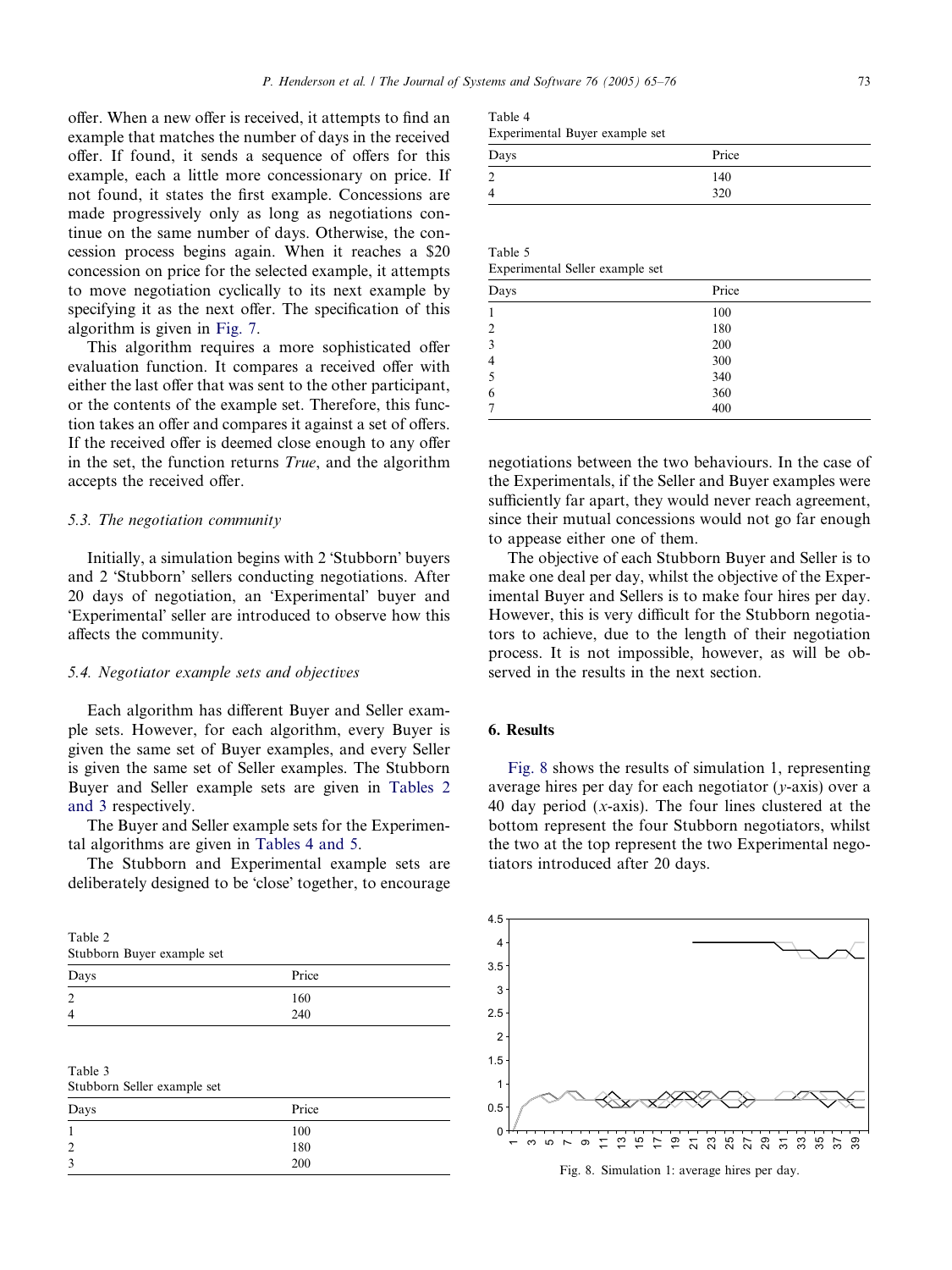Since Stubborn always takes 30 rounds (hours) to reach a deal, we observe that there are no deals struck on the first day. After about 4 days, in which all negotiators perform equally well, these negotiators begin to exhibit a certain communal behaviour. Note that no Stubborn reaches their maximum hires per day. This is due to the inflexible, laborious nature of the Stubborn algorithm.

One might expect a strict pattern to be observed. However, there are two reasons why this is not the case. Firstly, the environment has been designed with fairness in mind. As mentioned in Section 4.1 the order in which negotiators perform processing is random. Secondly, participants are able to abandon negotiations with a particular party, and resume them at a later date (see Section 4.2). Together, these factors decrease the likelihood that such behavioural harmonics will occur.

Also interesting are the results of the two Experimental algorithms. Following their introduction after 20 days, they remain very stable in their behaviour, in fact achieving their maximum required hires per day for nearly 10 days. After this however, a significant slump occurs. This is because initially, they deal only with each other; their negotiation process is far more efficient than Stubborn's, and they reach agreement quickly. Following this, however, one of them chances to strike a deal with one of the Stubborn negotiators, and this causes the Experimentals to be affected by their erratic negotiation strategy. The reason that one of the Experimental negotiators makes this choice, despite it resulting in decreased hires per day, is that they are not able to anticipate that this will have a negative impact later. They make a choice that appears optimal at the time, but have no way of knowing that it represents a poor global choice [\(Schelling, 1978](#page-11-0)).

Fig. 9 illustrates the effects of introducing a 10% chance of an offer being lost. The results are as expected. The Stubborn negotiators are unable to reach agreement at all and do not even appear in the figure. After the two

```
on algorithmProcess {
  for each participant in Participants {
     if (have sent offer to Participant &
       have not had reply in last 3 hours) {
        send last sent offer to participant
     }
  }
   ...
}
```
Fig. 10. Specification of the timeout proactive survival behaviour.

Experimentals are introduced, they do better due to their more efficient negotiation process. They reach agreement quickly (with each other), but following this, they are unable to maintain their initial success. Their negotiation processes also become affected by their inability to reason about their failure and take corrective action.

In order to conduct the third simulation, a survival behaviour had to be integrated into both algorithms. The example survival behaviour chosen was a timeout. The behaviour was specified as shown in Fig. 10.

Essentially, if we have not received a response to an offer sent in the last 3 h, just resend the offer. The results of simulation 3 are given in Fig. 11.

The results were not as expected. Introducing this survival behaviour into this system has maximised the efficiency of the community; they are achieving greater hires per day on average. Even more surprising is the stability that has clearly emerged among the Stubborn negotiators. These effects are being observed because the survival behaviour has affected the negotiation process of the algorithms. This behaviour essentially takes action in response to unresponsive negotiators. So, even under normal circumstances, it is still likely this behaviour will be instigated. Effectively, a negotiator now



Fig. 9. Simulation 2: average hires per day.



Fig. 11. Simulation 3: average hires per day.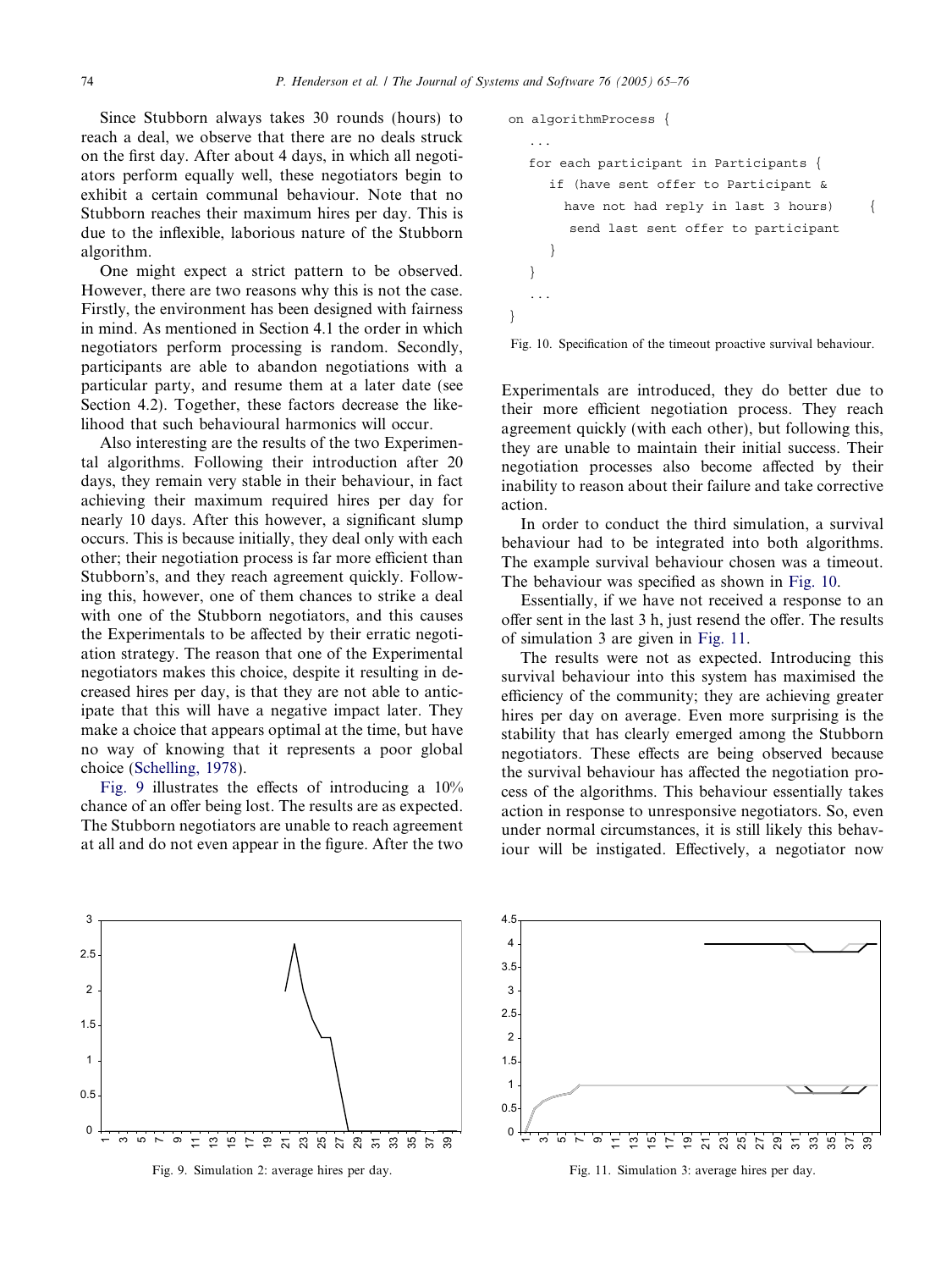

responds to abandonment from another negotiator by resending their last offer.

As with the first simulation, both algorithm groups initially reach agreement only with those of their own type, but are eventually tempted by negotiations with the other group. Here we clearly observe that this behaviour affects the stability of the community as a whole.

Fig. 12 displays the results of simulation 4. Surprisingly, introducing a 10% message loss to the more robust community of negotiators has not dramatically affected the survival of their community. In fact, despite an initial inability to attain the stability noticed in simulation 3, the community eventually achieves a similar degree of survival. More significantly, this community achieves a greater degree of survival than observed in the first simulation. The result that the experimental algorithms always achieve their objectives is anomalous in this case, and not representative.

Why is it that the negotiators in *both* simulations 3 and 4 survive so much better? The reason is because we have introduced chaos and opportunity into the community. By introducing the survival behaviours into these algorithms, we have improved their ability to survive in an unreliable environment. But, as a side-effect we have also made their individual negotiation processes more agile; they no longer follow a rigid reactive path to a negotiation's conclusion. But, as a result, the negotiation process that occurs between two negotiators is less predictable. If we extend this perspective and observe the actions of the community as a whole, it has become more chaotic. However, this chaos has introduced a very welcome factor: opportunity. Negotiators are making more offers to their partners. This increases the chances that their quota is achieved.

The unreliable environment depicted in simulations 3 and 4 represents an unfortunate reality in which negotiators are often expected to survive and progress. Or at the very least, an unreliable environment potentially exists. When this happens, it would be advantageous for our negotiators to be able to survive and progress despite this. If we examine the results of the second simulation, the lack of progress in a negotiation can be characterised by the views of the negotiation process of each party becoming, and then continually remaining, inconsistent. Of course, since we have adopted an asynchronous model of communication, each partys view of negotiation will often be inconsistent because of offers in transit. But, with reliable communication, this inconsistency is eventually resolved and negotiation continues. However, in an unreliable environment, where an offer is made by one party which is lost, this results in both parties always believing they are waiting for the other to make an offer, which cannot be true. This inconsistency is an unfortunate state caused by the unfortunate reality of the unreliable environment. These negotiators have no control over this environment, just as software working over the internet has no control over the internet. Inconsistency and unreliability are simply inherent properties of such an environment. Endowing software with additional survival behaviours to help resolve inconsistencies is important, but realising the full consequences of such changes is equally as important.

## 7. Conclusion

Developing robust automated negotiators able to survive and succeed in the complex, evolving environment of the internet will become increasingly difficult. The ability to evaluate progress and proactively take corrective or compensatory action outside of the rigid negotiation process confers a greater degree of survival.

This paper has described a three-layer negotiation framework and specified this using a behavioural pseudocode developed for the purpose. Within this environmental framework an algorithm's behaviour may be specified, and then its operation in the context of other algorithmic behaviours observed. This algorithmic side of the framework enables the developer to specify reactive and proactive behaviour separately. Developers are able to specify conditional behaviour at a higher level than the negotiation process that is able to manage and optimise this process. By integrating an example survival behaviour into the algorithms we have demonstrated that not only has this improved their ability to take proactive action in cases of suspected message loss, but as a side-effect have made their negotiation processes more agile. By responding to ineffectual negotiations at this abstract level with our example survival behaviour, we have created more opportunities for success. Negotiators are no longer strictly adhering to the rigidity of the reactive negotiation process; they proactively increase their potential to make more deals by maximising efficiency within this process.

With the need to increase the robustness of negotiators in an ever more complex environment, we need to